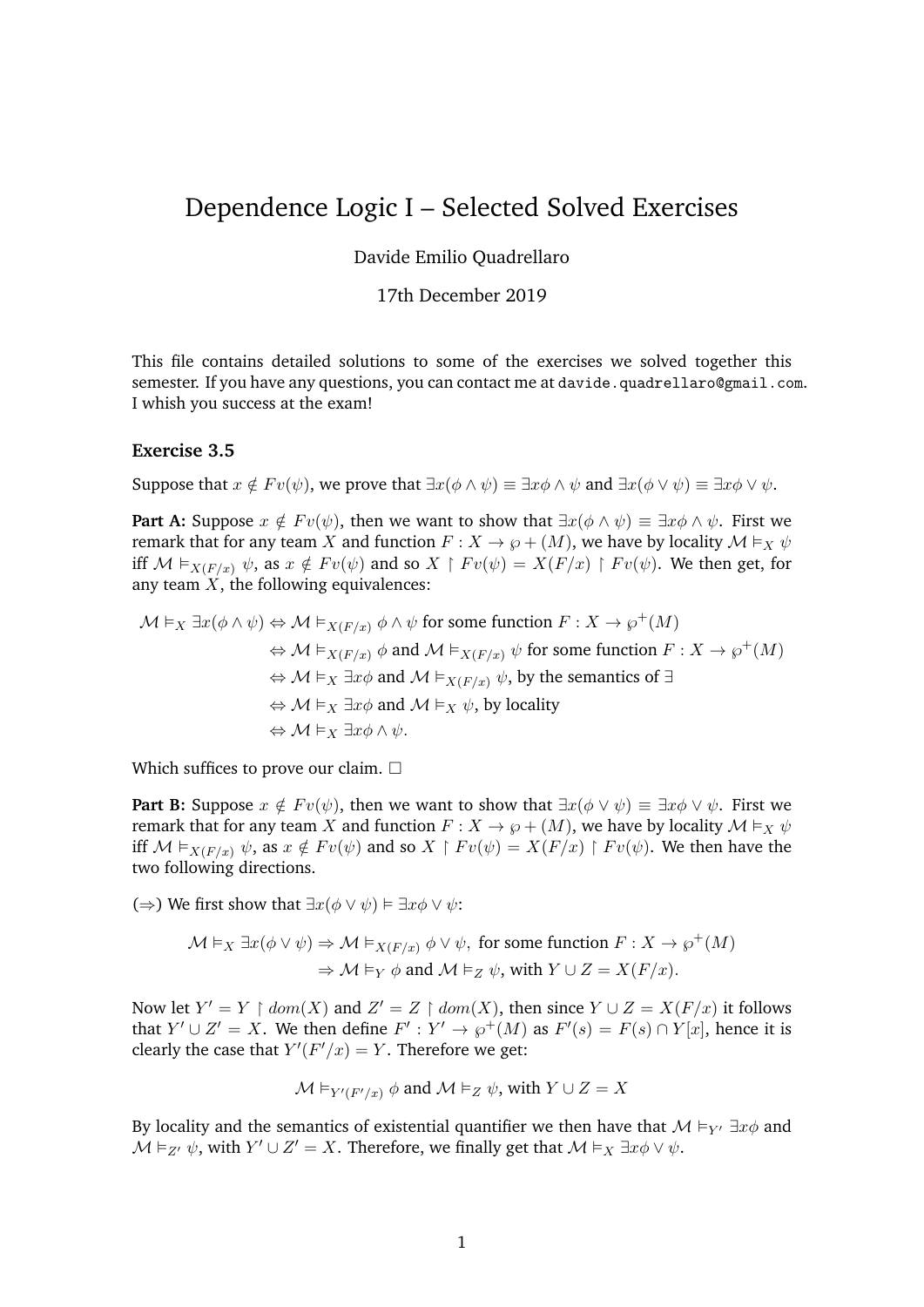(∈) We now prove that  $\exists x \phi \lor \psi \models \exists x (\phi \lor \psi)$ :

$$
\mathcal{M} \vDash_X \exists x \phi \lor \psi \Rightarrow \mathcal{M} \vDash_Y \exists x \phi \text{ and } \mathcal{M} \vDash_Z \psi, \text{ with } Y \cup Z = X
$$

$$
\Rightarrow \mathcal{M} \vDash_{Y(F/x)} \phi \text{ and } \mathcal{M} \vDash_Z \psi, \text{ with } F: Y \to \wp^+(M).
$$

Now, we define  $F' : X \to \wp + (M)$  as  $F'(s) = F(s)$ , if  $s \in Y$ , otherwise  $F'(s) = a$ , where  $a \in M$  is an arbitrary element of the underlying model. Then we clearly have that  $F \restriction Y = F$  and so that  $Y(F'/x) = Y(F/x)$ . Moreover, since  $x \notin Fv(\psi)$ , we then obtain that:

$$
\mathcal{M} \vDash_{Y(F'/x)} \phi
$$
 and  $\mathcal{M} \vDash_{Z(F'/x)} \psi$ .

Finally, since  $Y \cup Z = X$  we get that  $Y(F'/x) \cup Z(F'/x) = X(F'/x)$  and thus we have  $\mathcal{M} \vDash_{X(F'/x)} \phi \vee \psi$ , which finally entails  $\mathcal{M} \vDash_{X} \exists x (\phi \vee \psi)$ .  $\Box$ 

# **Exercise 9.3**

Let  $\psi$  be a formula of the form  $[LFP_{x,R}\phi(x,y)]x$ , where  $\phi \in FO$ . We show that  $\psi$  is equivalent to the formula  $[LFP_{xy,R'}\phi'(x,y)]xy$ , where  $\phi' = \phi[R'(t,y)/R(t)]$ . We first prove two important claims.

**Claim 1:** Let  $S \subseteq M$ ,  $S' \subseteq M^2$  such that for all assignement s we have that  $s(x) \in$  $S \Leftrightarrow s(xy) \in S'$ , then we have that  $(M, S) \models_s \phi(x, s(y)) \Leftrightarrow (M, S') \models_s \phi(x, y)$ . We show this by induction on  $\phi$ . If  $\phi$  is an atomic formula and it does not contain R then obviously  $(M, S) \vDash_s \phi(x, s(y)) \Leftrightarrow (M, S') \vDash_s \phi(x, y)$ . If  $\phi$  is of the form  $R(x)$ , then we have  $(M, S) \vDash_s R(x) \Leftrightarrow s(x) \in S \Leftrightarrow s(xy) \in S' \Leftrightarrow (M, S') \vDash_s \phi(x, y)$ . The induction steps follow by routine proof.  $\square$ 

We now also prove the next claim:

**Claim 2:** We prove by transfinite induction on  $\alpha \in Ord$  that:

$$
s(x) \in \Gamma^{\alpha}_{\mathcal{M}, \phi(x, s(y))} \Leftrightarrow s(xy) \in \Gamma^{\alpha}_{\mathcal{M}, \phi'(x, y)}.
$$

• Suppose  $\alpha = 0$ . Then we have:

$$
s(x) \in \Gamma^0_{\mathcal{M},\phi(x,s(y))} \Leftrightarrow (\mathcal{M},\Gamma^0_{\mathcal{M},\phi(x,s(y))}) \vDash_s \phi(x,s(y))
$$
  
\n
$$
\Leftrightarrow (\mathcal{M},\emptyset) \vDash_s \phi(x,s(y))
$$
  
\n
$$
\Leftrightarrow (\mathcal{M},\emptyset) \vDash_s \phi'(x,y)
$$
  
\n
$$
\Leftrightarrow (\mathcal{M},\Gamma^0_{\mathcal{M},\phi'(x,y)}) \vDash_s \phi'(x,y)
$$
  
\n
$$
\Leftrightarrow s(xy) \in \Gamma^0_{\mathcal{M},\phi'(x,y)}.
$$
  
\n(by Claim 1)

• Suppose  $\alpha = \beta + 1$  is a successor ordinal. Notice that by induction hypothesis we have that  $s(x) \in \Gamma_{\mathcal{M},\phi(x,s(y))}^{\beta} \Leftrightarrow s(xy) \in \Gamma_{\mathcal{M}}^{\beta}$  $^{\rho}{}_{\mathcal{M},\phi'(x,y)}$ . Then we have:

$$
s(x) \in \Gamma^{\alpha}_{\mathcal{M},\phi(x,s(y))} \Leftrightarrow s(x) \in \Gamma_{\mathcal{M},\phi(x,s(y))}(\Gamma^{\beta}_{\mathcal{M},\phi(x,s(y))})
$$
  
\n
$$
\Leftrightarrow s(x) \in \{s(x) \in M : (\mathcal{M}, \Gamma^{\beta}_{\mathcal{M},\phi(x,s(y))}) \models_s \phi(x,s(y))\}
$$
  
\n
$$
\Leftrightarrow s(xy) \in \{s(xy) \in M^2 : (\mathcal{M}, \Gamma^{\beta}_{\mathcal{M},\phi'(x,y)}) \models_s \phi'(x,y)\} \text{ (by Claim 1 & H.)}
$$
  
\n
$$
\Leftrightarrow s(xy) \in \Gamma_{\mathcal{M},\phi'(x,y)}(\Gamma^{\beta}_{\mathcal{M},\phi'(x,y)})
$$
  
\n
$$
\Leftrightarrow s(xy) \in \Gamma^{\alpha}_{\mathcal{M},\phi'(x,y)}.
$$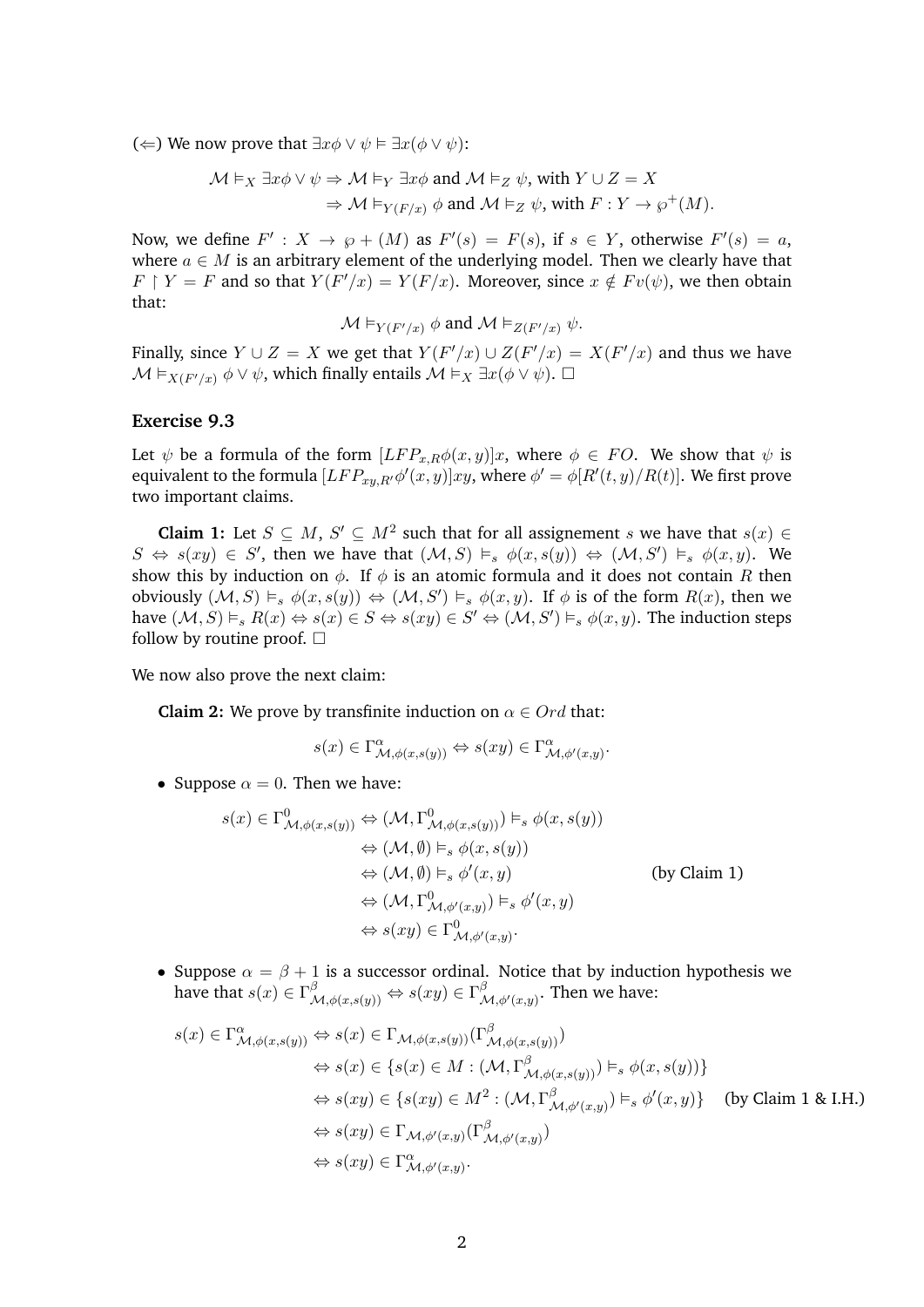• If  $\alpha = \lambda$  is a limit ordinal, then we have:

$$
s(x) \in \Gamma^{\lambda}_{\mathcal{M},\phi(x,s(y))} \Leftrightarrow s(x) \in \Gamma^{\beta}_{\mathcal{M},\phi(x,s(y))} \text{ for some } \beta < \lambda
$$
  
\n
$$
\Leftrightarrow s(xy) \in \Gamma^{\beta}_{\mathcal{M},\phi'(x,y)} \text{ for some } \beta < \lambda \quad \text{(by induction hypothesis)}
$$
  
\n
$$
\Leftrightarrow s(xy) \in \Gamma^{\lambda}_{\mathcal{M},\phi'(x,y)}.
$$

Finally, we have that:

$$
\mathcal{M} \vDash_{s} [LFP_{x,R}\phi(x,y)]x \Leftrightarrow s(x) \in \Gamma^{\infty}_{\mathcal{M},\phi(x,s(y))}
$$
  
\n
$$
\Leftrightarrow s(xy) \in \Gamma^{\infty}_{\mathcal{M},\phi'(x,y))}
$$
 (by Claim 2)  
\n
$$
\Leftrightarrow \mathcal{M} \vDash_{s} [LFP_{x,R'}\phi(x,y)]xy.
$$

## **Exercise 9.4**

We complete the induction proof of Theorem 6.3.6 for universal quantification by showing that for all M and X,  $\mathcal{M} \vDash_X \psi^+(\vec{x}, \vec{y})$  iff for all  $s \in X$ ,  $(\mathcal{M}, X[\vec{x}]) \vDash_s \psi(R, \vec{x}, \vec{y})$ , where  $\psi(R, \vec{x}, \vec{y}) = \forall v \alpha(R, \vec{x}, \vec{y}, v)$ , and  $\psi^+(\vec{x}, \vec{y}) = \forall v \alpha^+(\vec{x}, \vec{y}, v)$ . The induction hypothesis then tells us that for all M and Y,  $\mathcal{M} \models_Y \alpha^+ (\vec{x}, \vec{y}, v)$  iff for all  $s \in Y$ ,  $(\mathcal{M}, Y[\vec{x}]) \models_s \alpha(R, \vec{x}, \vec{y}, v)$ .

We only prove the left to right direction, as the right to left direction follows analogously. Suppose that  $\mathcal{M} \models_X \psi^+(\vec{x}, \vec{y})$ , then we have that  $\mathcal{M} \models_X \forall v \alpha^+(\vec{x}, \vec{y}, v)$ , hence  $\mathcal{M} \vDash_{X(M/v)} \alpha^+ (\vec{x}, \vec{y}, v)$ . Then, it follows by our induction hypothesis that we get, for all  $s \in X(M/v)$ , that  $(M, X(M/v)[\vec{x}]) \models_s \alpha(R, \vec{x}, \vec{y}, v)$ . Now, it is clear that  $X(M/v)[\vec{x}] =$  $X[\vec{x}]$ , thus we have that  $(\mathcal{M}, X[\vec{x}]) \models_s \alpha(R, \vec{x}, \vec{y}, v)$  holds for all  $s \in X(M/v)$ . Finally, this means that for all  $s \in X$  and  $a \in M$ , we have  $(\mathcal{M}, X[\vec{x}]) \models_{s(a/v)} \alpha(R, \vec{x}, \vec{y}, v)$ , which means  $(\mathcal{M}, X[\vec{x}]) \models_{s(a/v)} \forall v \alpha(R, \vec{x}, \vec{y}, v)$ , thus  $(\mathcal{M}, X[\vec{x}]) \models_s \forall v \psi(R, \vec{x}, \vec{y})$ .

## **Exercise 10.5**

**Part A:** We prove the following lemma: for any formula  $\phi$  and any term t which is free for x, we have that for any team X of a model M,  $\mathcal{M} \vDash_X \phi(t/x) \Leftrightarrow \mathcal{M} \vDash_{X(t/x)} \phi$ , where  $X(t/x) = \{s(s(t^{\mathcal{M}})/x) : s \in X\}$ . We prove this claim by induction on the complexity of  $\phi$ :

• If  $\phi$  is an atomic first order formulas of the form  $x = y$ , then we have:

$$
\mathcal{M} \vDash_X x = y(t/x) \Leftrightarrow \mathcal{M} \vDash_X t = y
$$
  
\n
$$
\Leftrightarrow \forall s \in X, s(t) = s(y)
$$
  
\n
$$
\Leftrightarrow \forall s \in X(t/x), s(x) = s(t) = s(y)
$$
  
\n
$$
\Leftrightarrow \mathcal{M} \vDash_{X(t/x)} x = y.
$$

- If  $\phi$  is an atomic first order formulas of the form  $x = y$ , then we proceed analogously.
- If  $\phi$  is an atomic first order formulas of the form  $R(x\vec{y})$ , then we have:

$$
\mathcal{M} \vDash_{X} R(x\vec{y})(t/x) \Leftrightarrow \mathcal{M} \vDash_{X} R(t\vec{y})
$$

$$
\Leftrightarrow \forall s \in X, s(t\vec{y}) \in R^{\mathcal{M}}
$$

$$
\Leftrightarrow \forall s \in X(t/x), s(x\vec{y}) = s(t\vec{y}) \in R^{\mathcal{M}}
$$

$$
\Leftrightarrow \mathcal{M} \vDash_{X(t/x)} R(x\vec{y}).
$$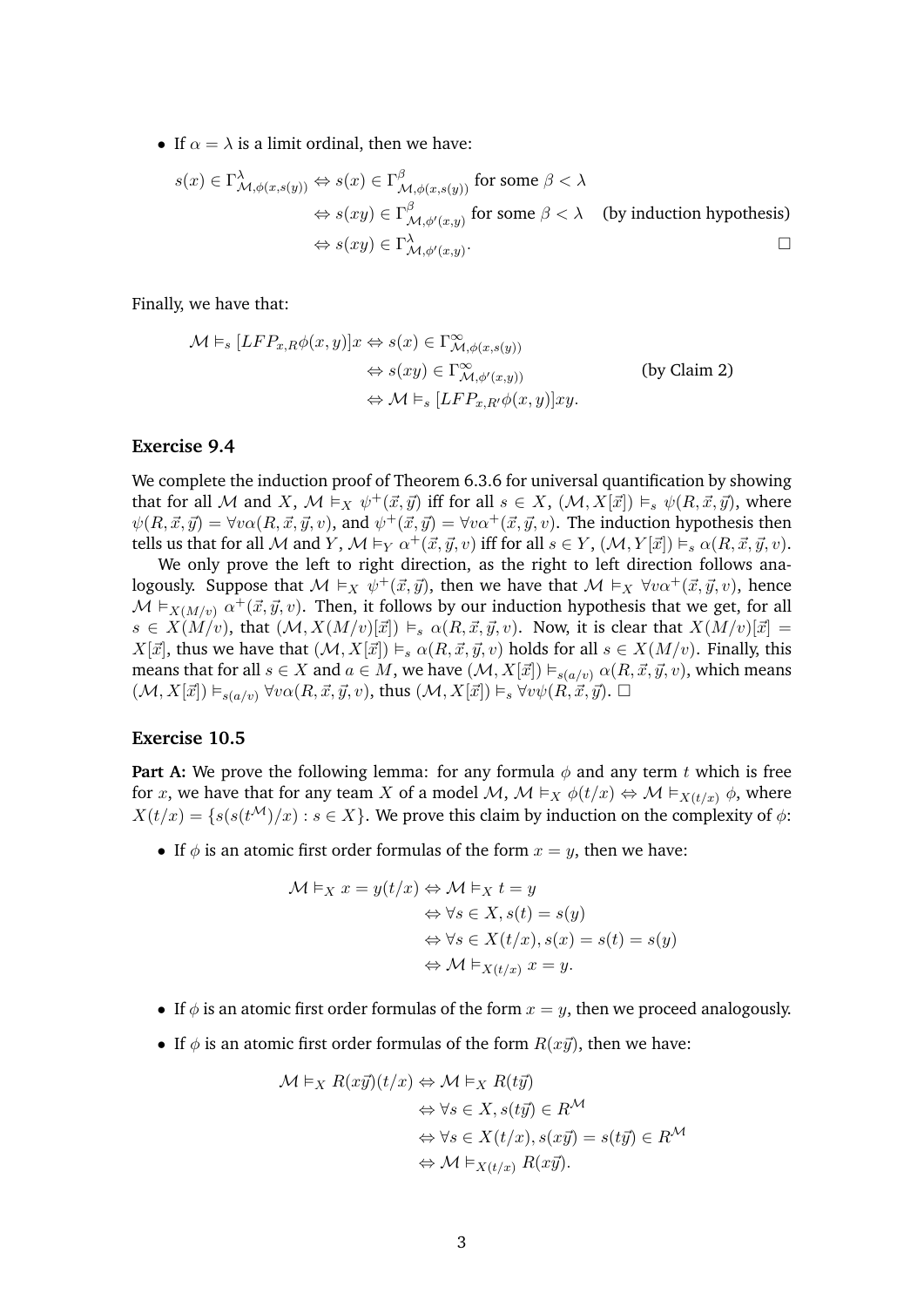- If  $\phi$  is an atomic first order formulas of the form  $\neg R(x\vec{y})$ , then we proceed analogously.
- If  $\phi$  is an dependence atom of the form  $=(\vec{y}, x)$ , then we have:

$$
\mathcal{M} \vDash_X \preceq(\vec{y}, x)(t/x) \Leftrightarrow \mathcal{M} \vDash_X \preceq(\vec{y}, t)
$$
  
\n
$$
\Leftrightarrow \forall s, s' \in X, \text{ if } s(\vec{y}) = s'(\vec{y}) \text{ then } s(t) = s'(t)
$$
  
\n
$$
\Leftrightarrow \forall s, s' \in X(t/x), \text{ if } s(\vec{y}) = s'(\vec{y}) \text{ then } s(x) = s(t) = s'(t) = s(x)
$$
  
\n
$$
\Leftrightarrow \mathcal{M} \vDash_{X(t/x)} \preceq(\vec{y}, x).
$$

If  $\phi$  is of the form  $=(x, \vec{y})$ , or other similar configurations, then we proceed analogously.

- If  $\phi$  is an inclusion, exclusion or independence atom, then we proceed analogously.
- If  $\phi$  is of the form  $\psi \wedge \chi$ , then we have:

$$
\mathcal{M} \vDash_X (\psi \land \chi)(t/x) \Leftrightarrow \mathcal{M} \vDash_X \psi(t/x) \text{ and } \mathcal{M} \vDash_X \chi(t/x)
$$

$$
\Leftrightarrow \mathcal{M} \vDash_{X(t/x)} \psi \text{ and } \mathcal{M} \vDash_{X(t/x)} \chi, \text{ by I.H.}
$$

$$
\Leftrightarrow \mathcal{M} \vDash_{X(t/x)} \psi \land \chi.
$$

• If  $\phi$  is of the form  $\psi \vee \chi$ , then we have:

$$
\begin{aligned}\mathcal{M}\vDash_{X}(\psi\vee\chi)(t/x)&\Leftrightarrow \mathcal{M}\vDash_{Y}\psi(t/x)\text{ and }\mathcal{M}\vDash_{Z}\chi(t/x),\text{ with }Y,Z\subseteq X\text{ s.t. }Y\cup Z=X\\ &\Leftrightarrow \mathcal{M}\vDash_{Y(t/x)}\psi\text{ and }\mathcal{M}\vDash_{Z(t/x)}\chi,\text{ by I.H.}\\ &\Leftrightarrow \mathcal{M}\vDash_{X(t/x)}\psi\vee\chi,\text{ since }Y\cup Z=X\Leftrightarrow Y(t/x)\cup Z(t/x)=X(t/x).\end{aligned}
$$

• If  $\phi$  is of the form  $\exists y \psi$ , then we have:

 $\mathcal{M} \vDash_X (\exists y \psi)(t/x) \Rightarrow \mathcal{M} \vDash_X \exists y (\psi(t/x))$  since t is free for x  $\Rightarrow$   $\mathcal{M} \models_{X(F/y)} \psi(t/x)$ , for some function  $F : X \to \wp^+(\mathcal{M})$  $\Rightarrow$  M  $\models$ <sub>X(F/y)(t/x)</sub>  $\psi$ , by I.H.

Now define  $F': X(t/x) \to \wp^+(\mathcal{M})$  as  $F'(s(t/x)) = F(s)$ , then we clearly have that  $X(F/y)(t/x) = X(t/x)(F'/y)$  and thus:

$$
\Rightarrow \mathcal{M} \vDash_{X(t/x)(F'/y)} \psi
$$

$$
\Rightarrow \mathcal{M} \vDash_{X(t/x)} \exists y \psi.
$$

The other direction follows analogously, by defining, given  $F': X(t/x) \to \wp^+(\mathcal{M})$ , the function  $F: X \to \wp^+(\mathcal{M})$ , such that  $F'(s(t/x)) = F(s)$ .

• If  $\phi$  is of the form  $\forall y \psi$ , then we have:

$$
\mathcal{M} \vDash_X (\forall y \psi)(t/x) \Leftrightarrow \mathcal{M} \vDash_X \forall y (\psi(t/x)) \text{ since } t \text{ is free for } x
$$
  
\n
$$
\Leftrightarrow \mathcal{M} \vDash_{X(M/y)(t/x)} \psi, \text{ by I.H.}
$$
  
\n
$$
\Leftrightarrow \mathcal{M} \vDash_{X(t/x)(M/y)} \psi, \text{ since } X(M/y)(t/x) = X(t/x)(M/y)
$$
  
\n
$$
\Leftrightarrow \mathcal{M} \vDash_{X(t/x)} \forall y \psi. \Box
$$

**Part B:** We use the result just shown to prove that the rule ∀E of dependence logic is sound. It suffices to show that  $\forall x \phi \models \phi(t/x)$ . Suppose that  $\mathcal{M} \models_X \forall x \phi$ , then it follows that  $M \vDash_{X(M/x)} \phi$ . Since we are working in dependence logic, we can use the fact that our logic is downward closed, hence since  $X(t/x) \subseteq X(M/x)$ , it follows that  $\mathcal{M} \vDash_{X(t/x)} \phi$ , so by part A of this exercise we get that  $M \vDash_X \phi(t/x)$ , which finally proves our claim.  $\Box$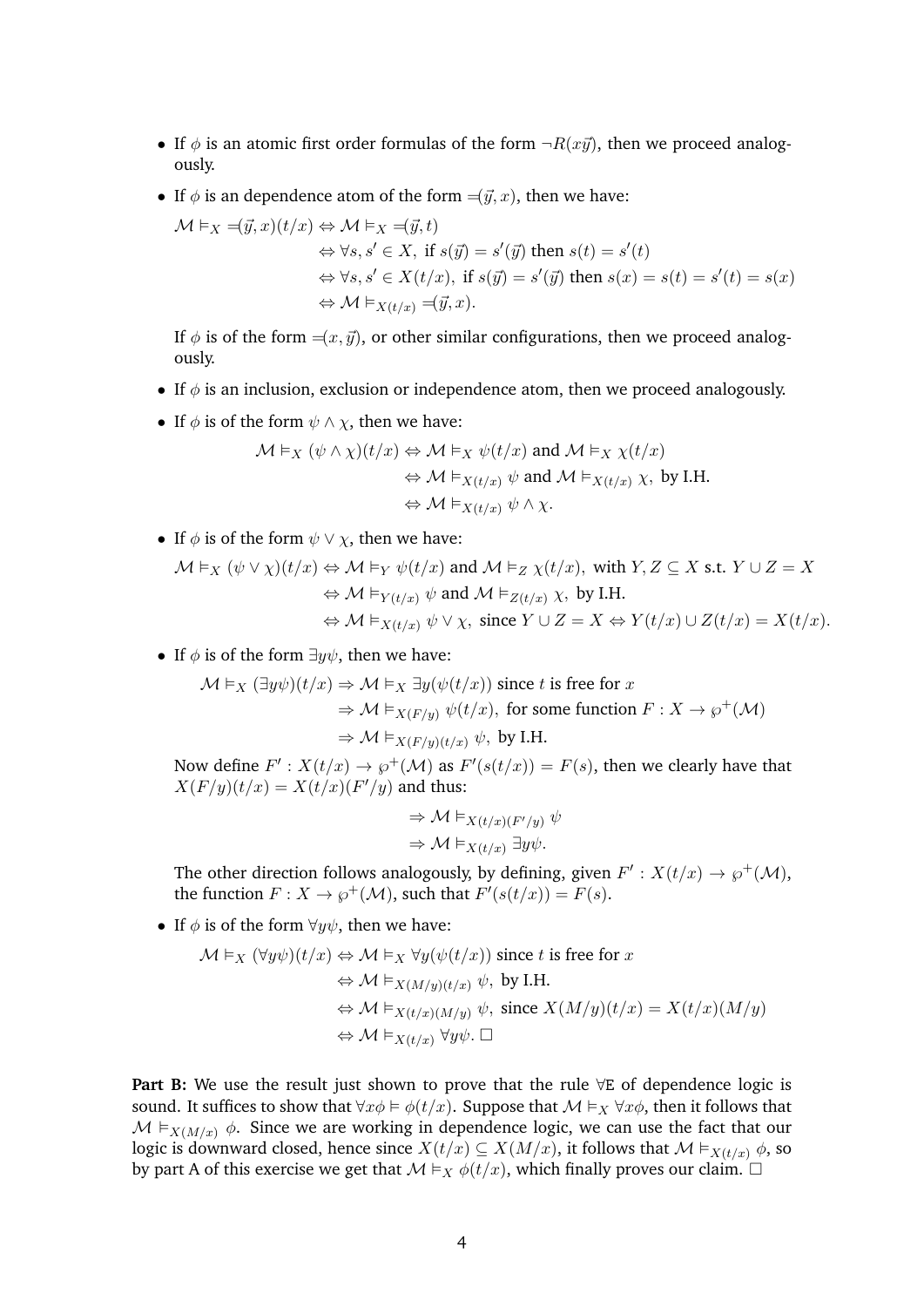## **Exercise 11.2**

We present the following derivation in the system of natural deduction.

(i) We derive  $\vdash z \subseteq z$ :

$$
\forall \underline{c} \underline{\text{Sim}} \frac{\forall i \frac{1}{z = z}}{\exists x \forall y (zy \subseteq zx \land z = z)} \qquad \forall \underline{\text{Sub}} \frac{[\forall y (zy \subseteq zx \land z = z)]}{\forall y (z \subseteq z)} \frac{\land E \frac{[zy \subseteq zx \land z = z]}{z \subseteq z}}{\forall y (z \subseteq z)} \qquad \forall y (z \subseteq z) \qquad \forall y (z \subseteq z) \qquad \forall \underline{c} \in \mathbb{Z}
$$

(ii) Given  $|x| = |y| = |z|$ , we derive  $xy \subseteq zz \vdash x = y$ :

$$
\subseteq \mathsf{Cmp} \frac{\mathsf{I} \mathsf{I} \mathsf{I} \mathsf{z} = \mathsf{z} \mathsf{I} \mathsf{z} \mathsf{z} \mathsf{z}}{\mathsf{z} \mathsf{I} \mathsf{z} \mathsf{I} \mathsf{z} \mathsf{I}}
$$

(iii) We derive  $xy \subseteq uv \vdash xyy \subseteq uvv$ :

$$
\subseteq \text{Exc } \frac{[xyw \subseteq uvv]}{\subseteq \text{Exc } \frac{y x w \subseteq v uv}{y w x \subseteq v v u}} \subseteq \text{ctr } \frac{y x w \subseteq v v v}{\subseteq \text{ctr } \frac{y w \subseteq v v}{y w \subseteq v v}} \text{ [xyw \subseteq uvv]}
$$
\n
$$
\exists \text{E} \frac{\exists w (xyw \subseteq uvv)}{\exists w y \subseteq uvv} \text{ [xyw \subseteq uvv]}
$$

(iv) We derive  $\forall x(y \subseteq x)$ :

$$
\mathsf{W}_{\forall} \ \frac{\text{(i)}\ \frac{x \subseteq x}{x \subseteq x \quad \qquad } \subseteq \text{Exc} \ \frac{[xy \subseteq xx]}{\subseteq \text{Ctr} \ \frac{yx \subseteq xx}{y \subseteq x \quad \qquad }}}{\forall x (y \subseteq x)}
$$

## **Exercise 11.5**

We define a new type of atom  $x \Upsilon y$  as follows:

$$
x\Upsilon y \Leftrightarrow \forall s \in X, \exists s' \in X \text{ s.t. } s(x) = s'(x) \text{ and } s(y) \neq s'(y).
$$

These atoms are known as *afunctional dependencies* in database theory.

**Part A:** First we show that  $x \Upsilon y \equiv \exists v (xv \subseteq xy \land v \neq y)$ . We show the left to right direction only as the right to left direction proceed analogously. Suppose  $\mathcal{M} \models_X x \Upsilon y$ , then by definition we have that  $\forall s \in X, \exists s' \in X$  s.t.  $s(x) = s'(x)$  and  $s(y) \neq s'(y)$ . We now need to show that  $\mathcal{M}\vDash_X \exists v(xv\subseteq xy \land v\neq y)$ . We define the function  $f:X\to\wp^+(M)$  such that  $F(s) = s'(y)$  where s' is such that  $s(x) = s'(x)$  and  $s(y) \neq s'(y)$ . Hence we need to verify that  $\mathcal{M} \vDash_{X[M/v]} xv \subseteq xy \land v \neq y$ ). First, we have that for all  $s_0 \in X[M/v]$ ,  $s_0 = s(s'(y)/v)$ for some  $s \in X$ , hence  $s_0(xv) = s(x)s'(y) = s'(x)s'(y)$ , by our previous assumption,